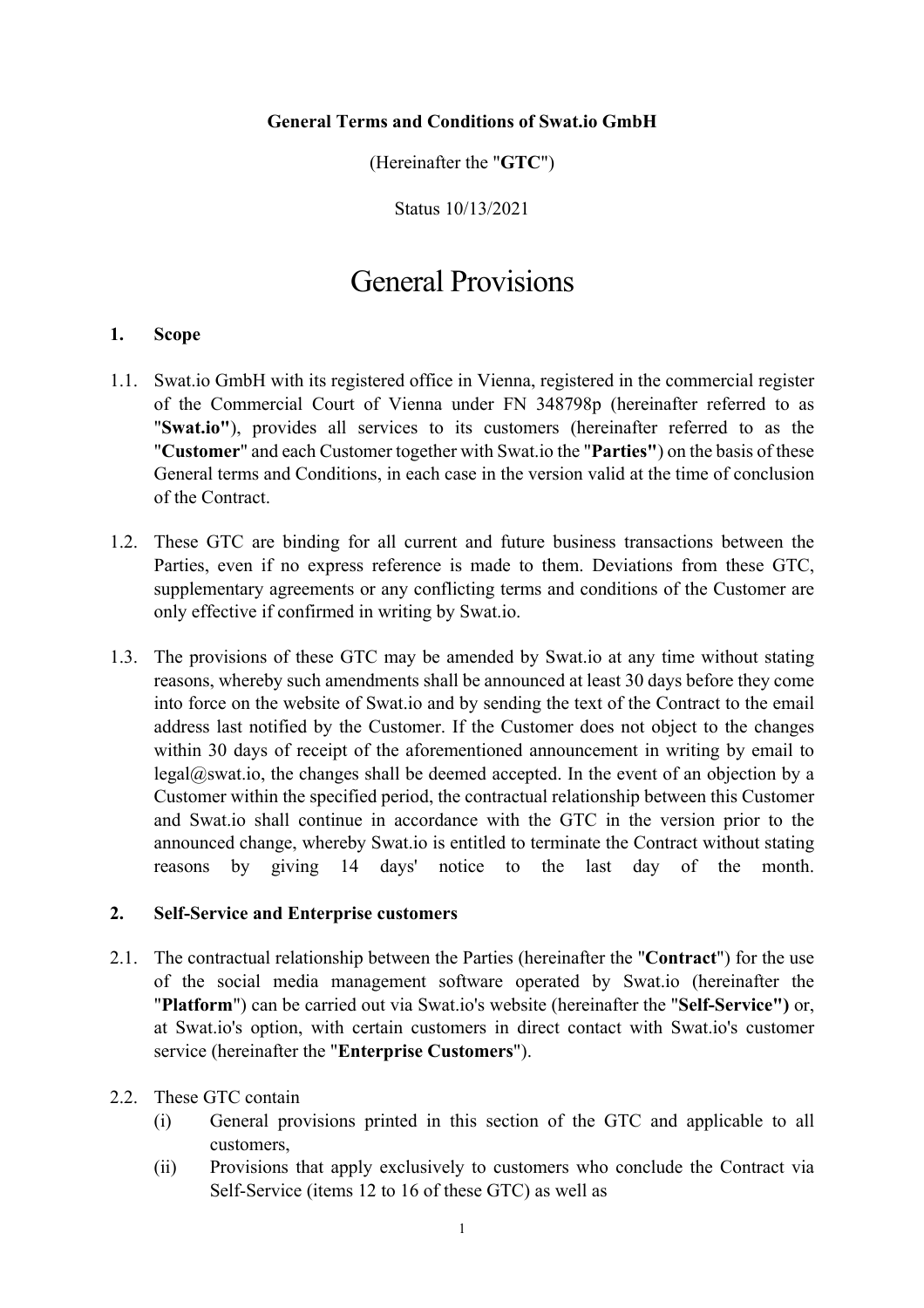(iii) Provisions that apply exclusively to Enterprise customers (items 17to 20of these GTC).

## **3. Licensing rights**

- 3.1. During the term of the Contract, the Customer is entitled to use the Platform worldwide as Software as a Service for his own purposes.
- 3.2. The right to sublicense, the right to edit and any right of exploitation are excluded.

## **4. Obligations of the Customer**

- 4.1. In order to be able to use the Platform to its full extent, the Customer must use the latest (browser) technologies or enable their use. If older technologies are used, the Customer may not be able to use the Platform to its full extent.
- 4.2. The Customer undertakes to use the Platform exclusively for its intended purpose and not to misuse it and, when using it, to refrain from actions that could harm and/or endanger Swat.io and/or restrict the availability of the Platform for other users.
- 4.3. The Customer is obliged to provide Swat.io in a timely and complete manner with all information and documents required for the provision of the service. This also applies to information that only becomes known during the provision of the service. The Customer shall bear the costs arising from the fact that work has to be repeated or delayed by Swat.io as a result of its incorrect, incomplete or subsequently changed information.
- 4.4. The Customer shall indemnify and hold Swat.io harmless for any damages resulting from a breach of the user's and/or the Customer's obligations under this clause 4these GTC.

# **5. Data protection**

The processing of personal data by Swat.io as processor of the Customer shall be carried out on the basis of the Data Processing Agreement, available https://www.swat.io/de/legal/ (hereinafter the "**Data Processing Agreement**"). The Customer agrees to the applicability of the Data Processing Agreement between the Parties.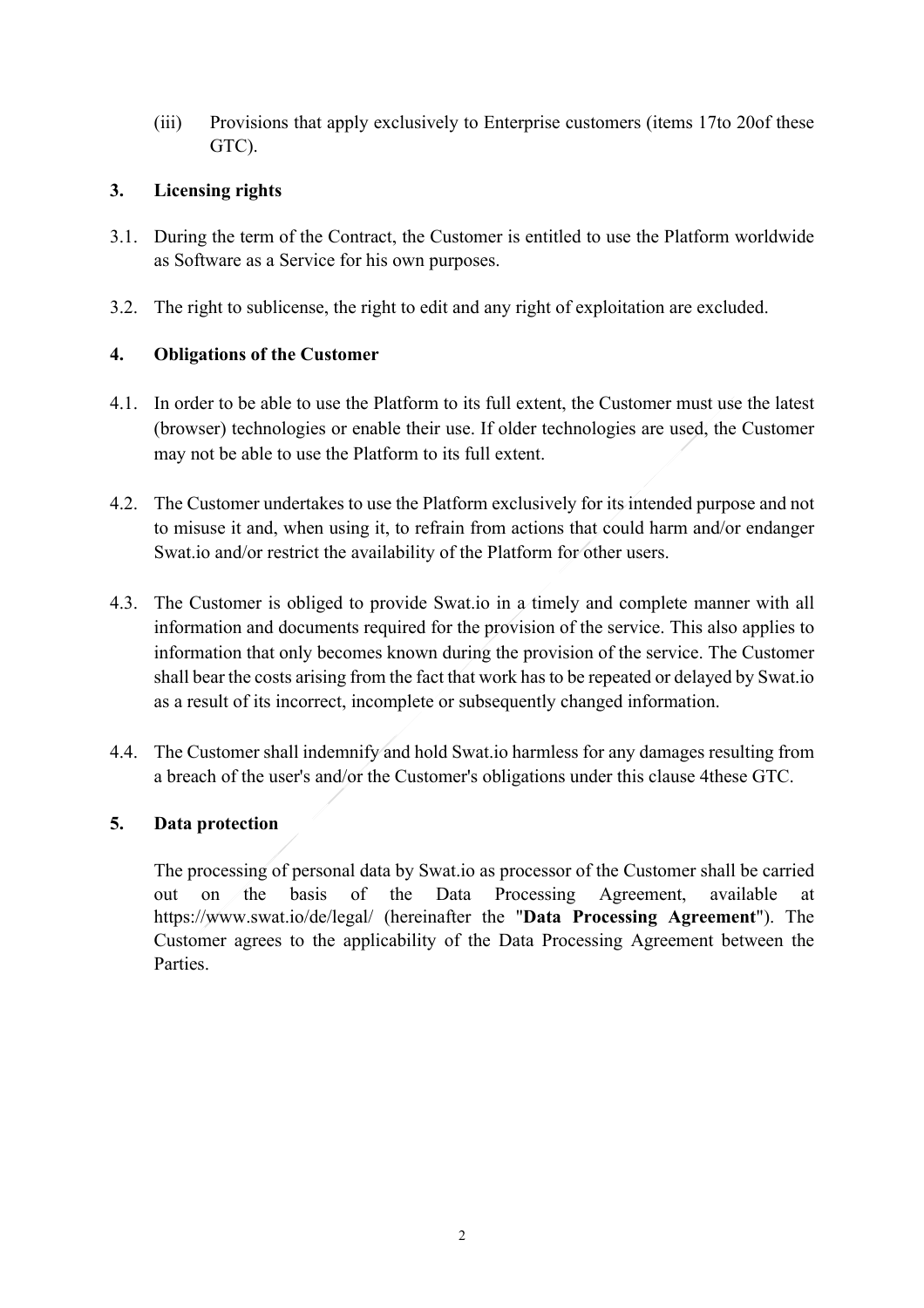## **6. Warranty**

- 6.1. In the event of malfunctions of the Platform, Swat.io will endeavor to rectify the error within a reasonable period of time or to provide the Customer with alternative solutions. However, Swat.io does not provide any warranty for a specific functionality and/or a specific scope of functions.
- 6.2. The use of the Platform depends largely on the technical access possibilities on social media platforms. Swat.io has no influence on the access possibilities to these social media platforms. Swat.io therefore provides no guarantee that the integration of certain social media platforms into the Platform is possible.
- 6.3. Unless otherwise agreed, the Customer shall only be entitled to a reduction of the fee if the use of the Platform was not possible for less than a total of 99% per calendar year for reasons within the sphere of Swat.io. The Customer is obliged to prove the existence of reasons within the sphere of Swat.io. Planned maintenance work that is notified to the Customer at least 2 days in advance shall not be taken into account in the calculation.
- 6.4. Swat.io does not guarantee the legal admissibility of the use of the Platform by the Customer, in particular with regard to data protection, administrative law, competition law and intellectual property law. The assessment of the legal admissibility of the execution of the Contract is the responsibility of the Customer.

### **7. Liability**

- 7.1. Swat.io is only liable for damages caused by gross negligence or intent. Swat.io's liability for slight negligence - with the exception of personal injury - is excluded. The burden of proof for the existence of grossly negligent or intentional causation of damage is borne by the Customer.
- 7.2. Swat.io shall not be liable for damages and delays caused by force majeure, labor disputes and natural disasters or other circumstances beyond Swat.io's control.
- 7.3. Claims for damages by the Customer shall become time-barred six months after knowledge of the damage and the damaging party.
- 7.4. The liability provisions in this item 7these GTC also apply to the Data Processing Agreement.

### **8. Third-party services**

Swat.io is entitled to perform the service itself or to use third Parties to perform the services.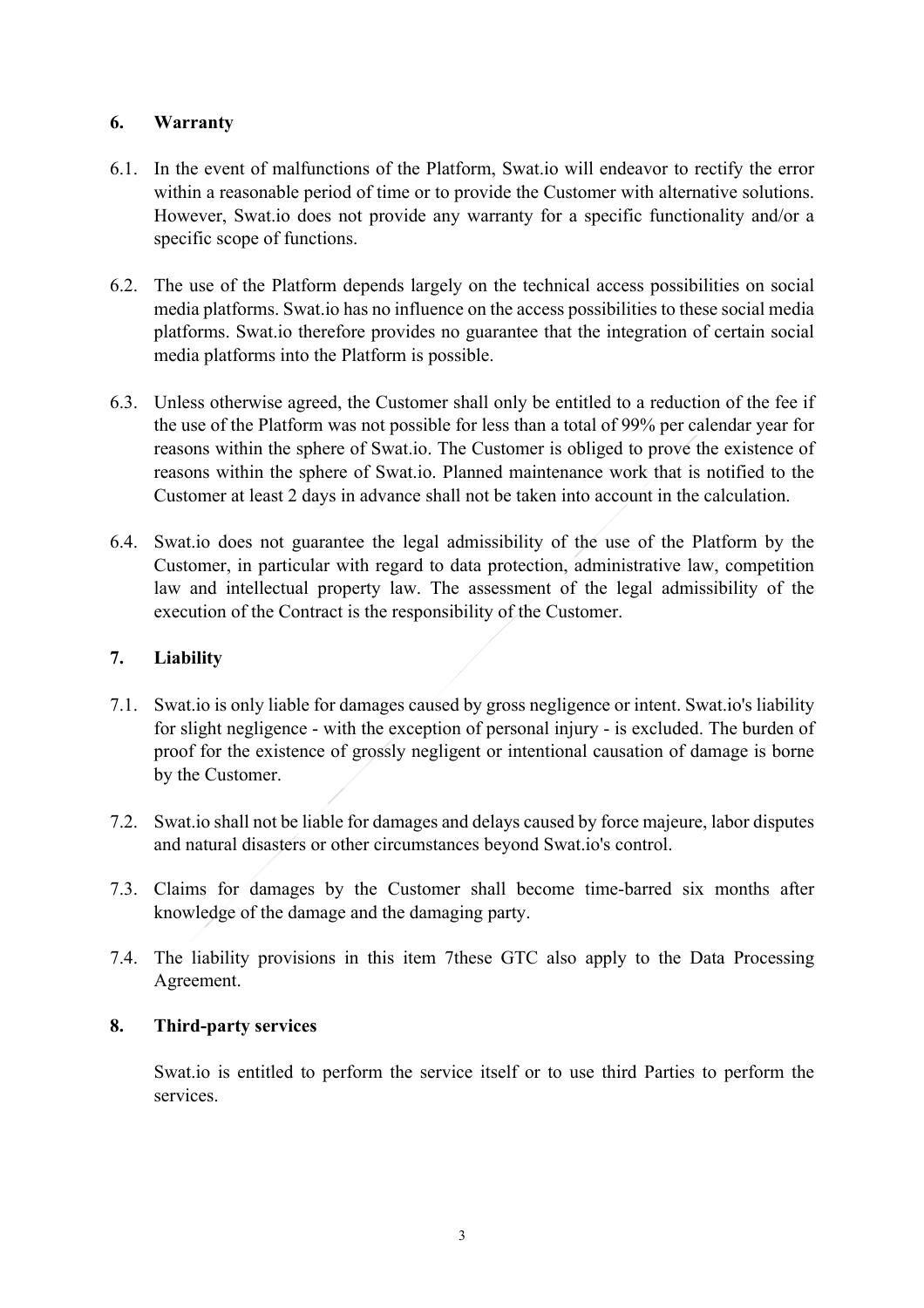## **9. Confidentiality**

- 9.1. The Customer undertakes to keep confidential all information that becomes known to him on the basis of the Contract; this also applies after expiry of the Contract.
- 9.2. In particular, all information concerning the Platform and the commercial conditions agreed in the Contract (prices, discounts, etc.) must be kept secret.

This does not apply to information

- that is generally known or easily accessible;
- that are already demonstrably known to the Customer when the Contract was concluded;
- which the Customer is legally obliged to disclose;
- which the Customer must disclose in order to protect his interests in the course of legal proceedings.
- 9.3. The Customer shall also impose this obligation on its employees and other third Parties to whom the Customer discloses information to be kept secret (e.g., agencies providing support).

## **10. Online dispute resolution**

- 10.1. The European Commission provides a platform for out-of-court online dispute resolution (ODR platform), which can be accessed at htttp://www.ec.europa.eu/consumers/odr. You can reach us by email at  $\text{legal@swat.io.}$
- 10.2. We do not participate in the dispute resolution process.

### **11. Final provisions**

- 11.1. These GTC, the Contract as well as the Data Processing Agreement are subject to Austrian law, excluding the UN Convention on Contracts for the International Sale of Goods and the conflict of laws rules of private international law.
- 11.2. For all disputes between the Parties, the exclusive jurisdiction of the court with subjectmatter jurisdiction at the registered office of Swat.io is agreed. Notwithstanding the foregoing, Swat.io is entitled to sue the Customer at his general place of jurisdiction.
- 11.3. The place of performance for deliveries and services of Swat.io is the registered office of Swat.io.
- 11.4. For declarations within the scope of these GTC, the Contract and all related contracts (e.g., Data Processing Agreement), communication by email shall be deemed to be in writing within the meaning of § 886 ABGB (Austrian Civil Code), even without a qualified electronic signature within the meaning of the eIDAS Regulation.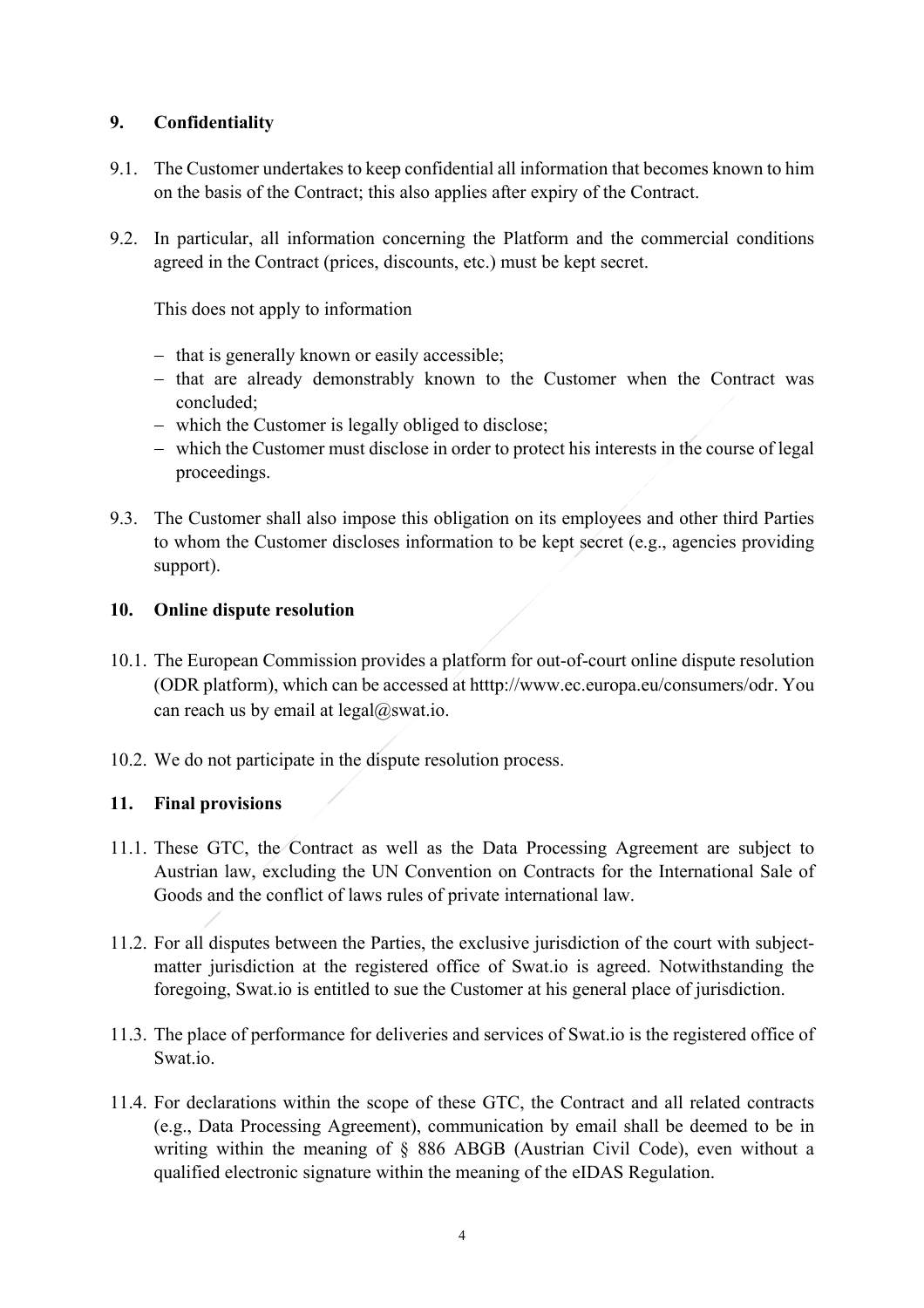11.5. Should individual provisions of these GTC be or become invalid or unenforceable, this shall not affect the validity and enforceability of the remaining provisions. An invalid or unenforceable provision shall be replaced by the Parties in accordance with the standards of good faith in such a way that the economic purpose intended by it is achieved in the best possible way. The same shall apply to the filling of unidentified loopholes in the provisions.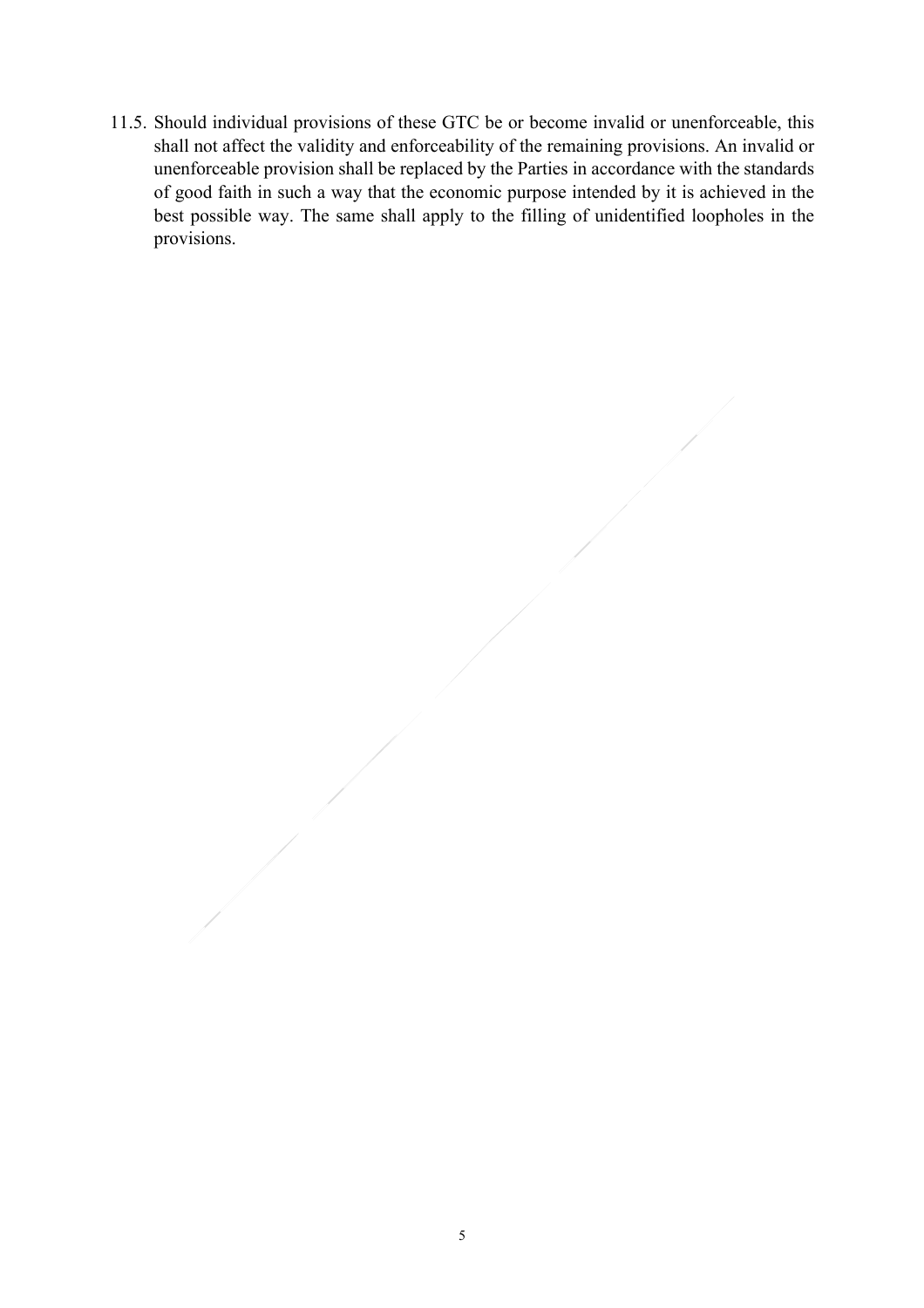# Self-Service

The provisions of this chapter apply exclusively to the conclusion of contracts via Self-Service:

## **12. Conclusion of Contract, subject matter of Contract**

- 12.1. The Contract is concluded via Self-Service.
- 12.2. All prices, descriptions, the presentation during the ordering process in Self-Service as well as all advertising communication of Swat.io - especially on the website - are only an invitation to place an order by the Customer and are non-binding.
- 12.3. By sending the order in Self-Service, the Customer submits a binding offer to conclude a Contract with Swat.io. The acceptance of this offer and thus the conclusion of the Contract took place through the presentation of a notification about the activation of the Customer for the Platform.

# **13. Trial Access**

- 13.1. Swat.io may, at its sole discretion, offer trial access to the Platform for a limited period of time (hereinafter the "**Trial Access**").
- 13.2. The use of the Trial Access is free of charge.
- 13.3. The Customer is not entitled to conclude several Trial Accesses without the consent of Swat.io.
- 13.4. The Trial Access is limited to the period shown in Self-Service for the respective Trial Access. If no trial period is specified in Self-Service, the Trial Access is limited to one month.
- 13.5. Swat.io does not promise any specific scope of services for the Trial Access.

# **14. Contract period**

- 14.1. The activation for the use of the Platform via Self-Service takes place via the conclusion of contracts for a limited period of time (hereinafter the "**Subscription**") against payment. The time limit of the Subscription (hereinafter the "**Subscription Period**"; e.g., one month, one year) and the fee to be paid by the Customer for the Subscription (hereinafter the "**Subscription Price**") are described in the online shop during the ordering process. The Subscription begins on the day of the order confirmation.
- 14.2. Subscriptions are concluded for the Subscription Period selected during the order process in the online shop. After the expiry of a Subscription Period, the term of the Subscription is extended by a further Subscription Period, unless the Customer or Swat.io terminates the Subscription before the expiry of the respective Subscription Period (at the latest at the end of the respective Subscription Period) or objects to such an extension.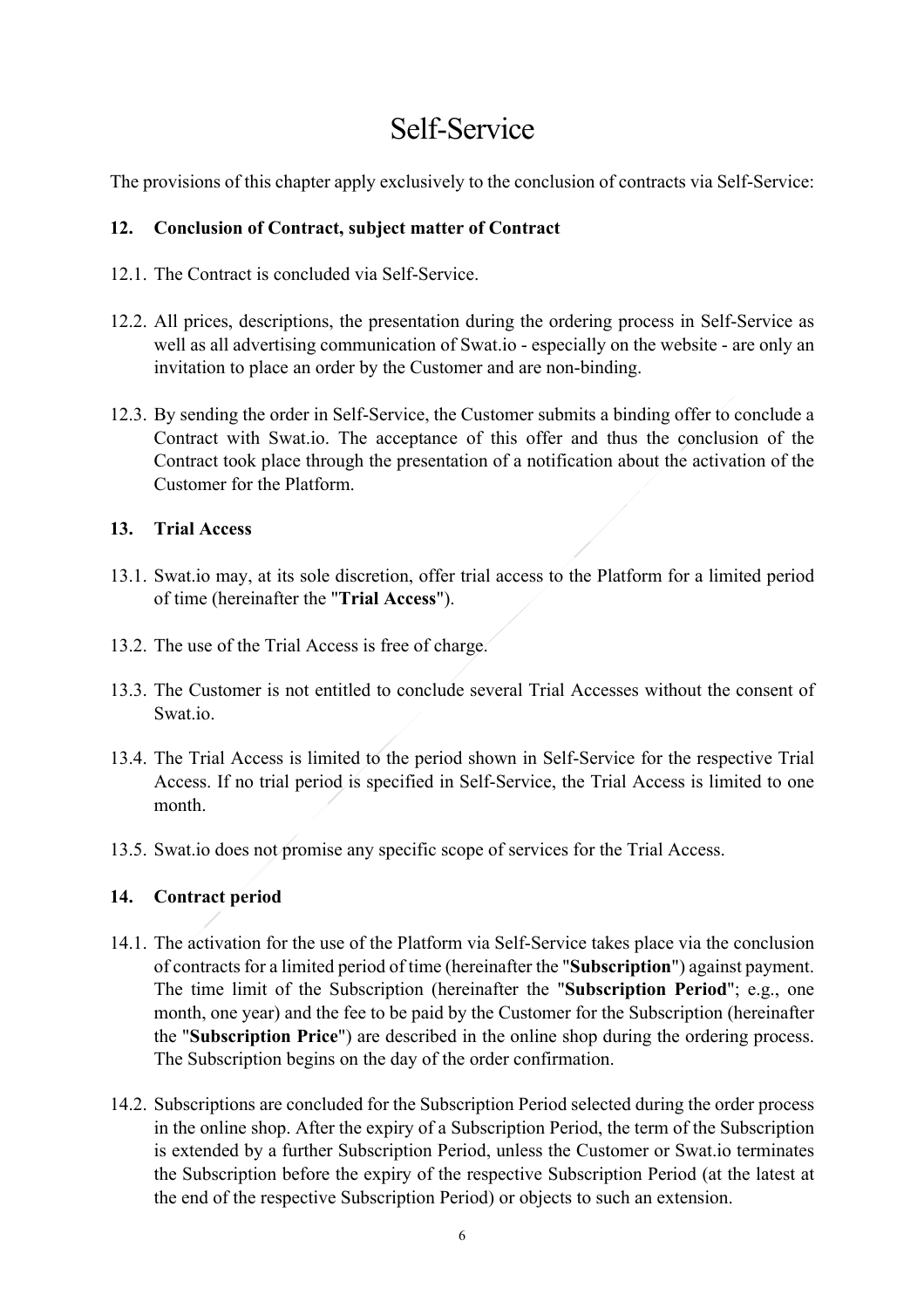- 14.3. The Customer may object to the extension of the Subscription Period by a further Subscription Period by making a corresponding declaration via the user account.
- 14.4. The objection to the extension of the Subscription Period by a further Subscription Period by Swat.io shall be made in writing by email (to the email address last notified by the Customer).
- 14.5. Premature termination of the Subscription by the Customer is excluded. The right of termination for good cause remains unaffected. For Swat.io, good cause exists in particular if
	- the performance of the service becomes impossible for reasons for which the Customer is responsible or is further delayed despite the granting of a grace period of 10 working days;
	- the Customer persistently violates essential provisions of the contract;
	- the economic performance of the Customer deteriorates massively or if insolvency proceedings against the Customer are dismissed for lack of assets;
	- the Customer violates the guidelines of the social networks used via the Platform;
	- the Customer disseminates content via the Platform that is likely to harm the reputation of Swat.io (e.g., violence, harassment, hateful content, nudity and sexual content, exploitation, dangerous or fraudulent goods and activities or promotion of violent organizations, politically extreme or ideologically questionable views, fake news);
	- Swat.io intends to cease operation of the Platform; or
	- the Customer objects to the use of a (further) sub-service provider or processor by Swat.io or one of its sub-service providers or processors.
- 14.6. Swat.io is entitled at any time to refuse Customers and/or cancel their Subscription if the contractual relationship with the Customer is likely to damage the reputation of Swat.io (e.g., political or ideological groups, violent organizations and Customers who are exposed to negative reporting for other reasons).
- 14.7. In the event of the termination of a Subscription, Swat.io will store the Customer's data required for the operation of the Platform for a further four months in order to facilitate the Customer's continued use of the Platform following the conclusion of a new Subscription, if any. During this period, the Customer is entitled at any time to demand the immediate deletion of this data by Swat.io.

### **15. Functionality, downgrade and upgrade**

- 15.1. Swat.io offers various software packages on the Platform (hereinafter each individually the "**Software Package**"). The Software Packages have the scope of functions described on the Swat.io website.
- 15.2. The functional scope of the individual Software Packages depends on which version of the Software Package (hereinafter referred to as the "**Version**") the Customer has ordered.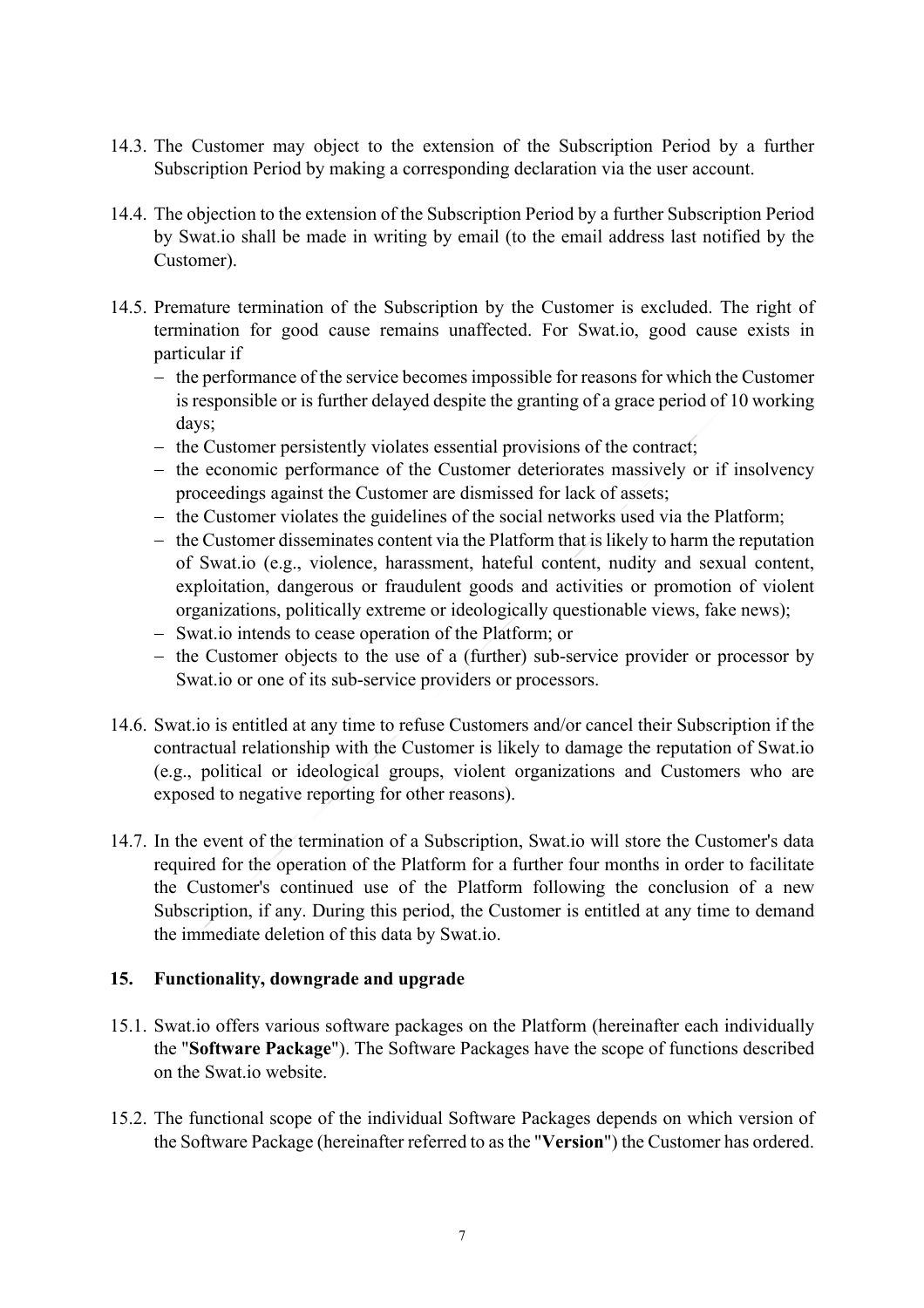- 15.3. The Versions are subject to quantitative restrictions in their use (e.g., number of users, number of channels), whereby the limits of these qualitative restrictions can be increased against payment (e.g., by adding further users or channels). The increase of these quantitative limits takes place via the Customer's user account. In the event of an increase during the Subscription Period, the Subscription Price owed for the increase shall be calculated on a pro rata basis. A reduction of the quantitative restrictions always becomes effective at the end of the current Subscription Period.
- 15.4. The Customer can change from one Version to a higher Version at any time via the user account, in which case the Subscription Price is calculated proportionally. The Subscription Period and its end shall remain unchanged by such a change.
- 15.5. A change to a lower Version is only possible at the end of a Subscription Period via the user account.
- 15.6. Swat.io provides customer support services in accordance with the terms and conditions (e.g., support and response times) described for the respective Software Package and the Version selected by the Customer on the Swat.io website.

### **16. Renumeration**

- 16.1. The Customer owes payment of the agreed Subscription Price.
- 16.2. The Subscription Price is due in advance for each Subscription Period.
- 16.3. If the Subscription Price is not paid in advance, Swat.io is entitled to refuse the provision of services. If Swat.io still provides the service, this shall not prevent the Customer from paying the Subscription Price. Swat.io is entitled at any time up to the point of payment of the Subscription Price to refuse the provision of the service and to exclude the Customer from using the Platform.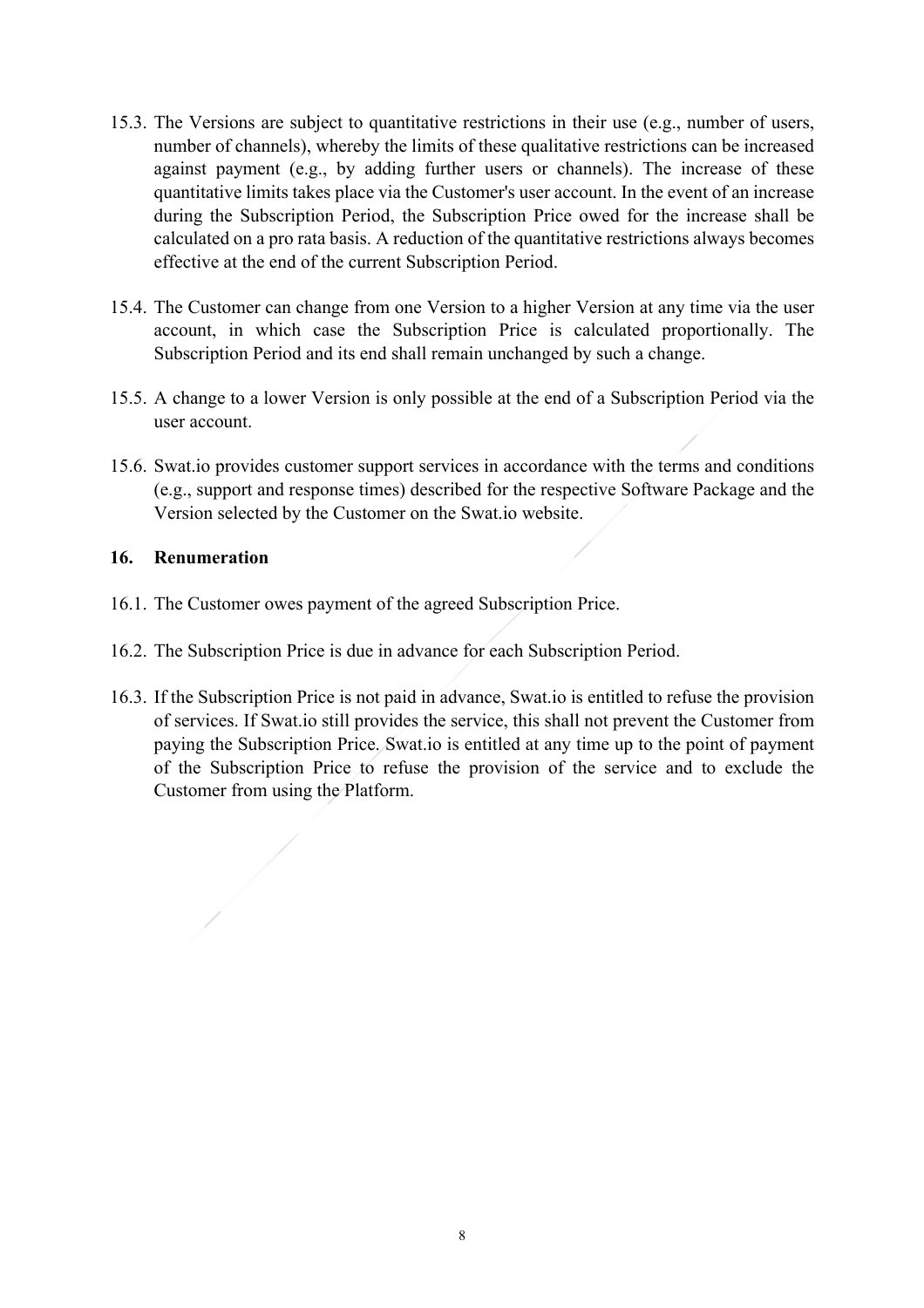# Enterprise customers

The provisions of this chapter apply exclusively to Enterprise Customers:

### **17. Conclusion of Contract, subject matter of Contract**

- 17.1. Potential Enterprise Customers receive a written offer from Swat.io (hereinafter referred to as the "**Offer"**) for the use of the Platform in which the respective scope of functions is described on the basis of individual Software Packages.
- 17.2. Swat.io is bound by the Offer during the commitment period stated in the Offer. If no commitment period is specified in the Offer, a commitment period of 14 days is deemed to be agreed. If the Customer accepts the Offer after the binding period has expired, this constitutes an Offer to Swat.io, which can be accepted by Swat.io by express declaration or also implied (e.g., by sending an invoice). Subsequent amendments to the Contract require written confirmation by Swat.io.
- 17.3. The services of Swat.io include the granting of the rights to use the Platform, the provision of the Platform and its hosting as well as the provision of customer service during the agreed support hours.

## **18. Scope of functions**

- 18.1. The use by the Customer, his employees, partners and other persons economically attributable to the Customer (e.g., freelancers) is limited in scope according to the Software Packages purchased by the Customer and to the other parameters stipulated in the Contract - in particular the number of channels and the number of users.
- 18.2. Swat.io provides Customer support services in accordance with the terms agreed in the Contract (e.g., support and response times).

# **19. Renumeration**

- 19.1. The Customer owes payment of the fee agreed in the Contract.
- 19.2. The fee is due at the time agreed in the Contract. If no due date has been agreed, Swat.io is entitled to invoice the fee amount annually in advance. Unless otherwise agreed, the fee is due 30 days after invoicing the Customer and is payable to the account specified in the invoice.
- 19.3. In the event of default in payment by the Customer, Swat.io is entitled to charge interest on arrears from the respective due date at the rate of 9.2 percentage points above the base interest rate. Furthermore, in the event of default in payment, the Customer undertakes to reimburse Swat.io for reminder and collection costs as well as all costs necessary for appropriate legal action. This includes in any case two reminder letters by an authorized collection agency as well as a reminder letter from a lawyer commissioned with the collection.